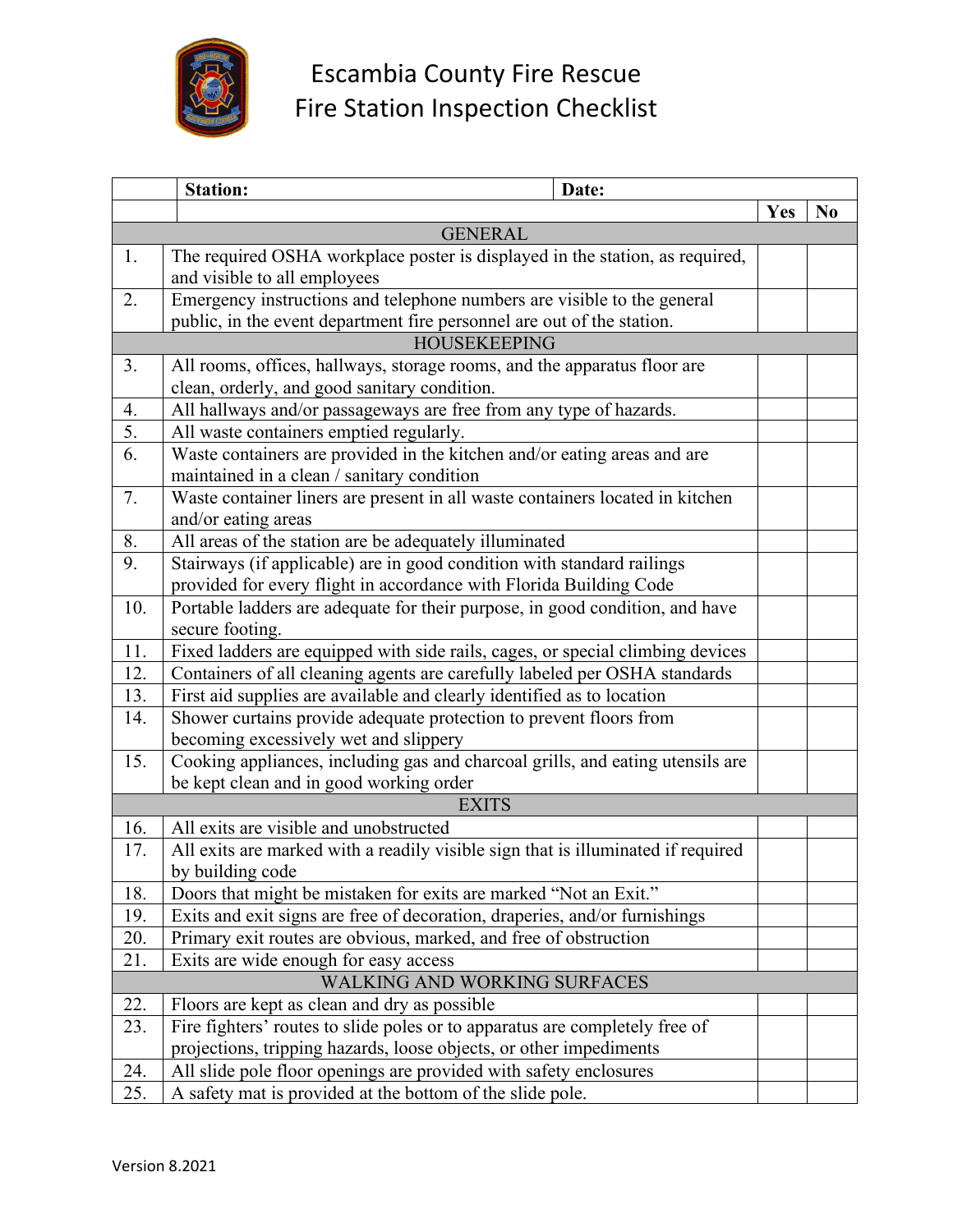

| 26.                                   | The slide pole is regularly inspected and maintained                                          |  |  |
|---------------------------------------|-----------------------------------------------------------------------------------------------|--|--|
| APPARATUS FLOOR AND MAINTENANCE AREAS |                                                                                               |  |  |
| 27.                                   | All projecting tools and objects are clearly marked to warn against "head<br>bump" accidents. |  |  |
| 28.                                   | Apparatus overhead doors are maintained in a safe, operating condition                        |  |  |
| 29.                                   | Apparatus doors have adequate space for proper clearance for vehicles                         |  |  |
| 30.                                   | Maintenance pits are adequately covered, sufficiently lighted, and ventilated.                |  |  |
| 31.                                   | Pit boundaries are clearly marked                                                             |  |  |
| 32.                                   | The pit floors are kept as clean and dry as possible                                          |  |  |
| 33.                                   | Work rests on grinders are adjusted to within 1/8" to the grinding wheel                      |  |  |
| 34.                                   | Grinders and grinding wheels are adequately guarded. The safety guards                        |  |  |
|                                       | cover the spindle end, the nut, and the flange protection                                     |  |  |
| 35.                                   | All power tools provide proper guarding for electrical, cutting, and moving                   |  |  |
|                                       | parts                                                                                         |  |  |
| 36.                                   | Maintenance hand tools are safely stored when not being used. They are                        |  |  |
|                                       | inspected periodically and maintained to assure their safe condition.                         |  |  |
| 37.                                   | Unsafe conditions to check:                                                                   |  |  |
|                                       | 1. Is the tool clean?                                                                         |  |  |
|                                       | 2. Are handles/grips broken?                                                                  |  |  |
|                                       | 3. Are there worn defective points/parts on the tool?                                         |  |  |
|                                       | 4. Are parts missing?                                                                         |  |  |
|                                       | 5. Safety guards / devices in place and in proper working condition?                          |  |  |
|                                       | 6. Pulleys and belts are properly guarded.                                                    |  |  |
|                                       | 7. Chain drives and sprockets are guarded.                                                    |  |  |
|                                       | 8. Air cleaning nozzles do not emit more than 30 psi dead end pressure.                       |  |  |
|                                       | 9. Are spotters used when vehicles are backed up?                                             |  |  |
|                                       | 10. Are spotters used when a vehicle is driven forward or backward over                       |  |  |
|                                       | a pit?                                                                                        |  |  |
|                                       | LAUNDRY, CLEANING, AND DISINFECTING AREAS                                                     |  |  |
| 38.                                   | The station designated cleaning and disinfecting area for the care of linen,                  |  |  |
|                                       | work uniforms, EMS equipment, and other portable equipment is clean and                       |  |  |
|                                       | orderly.                                                                                      |  |  |
| 39.                                   | The designated cleaning and disinfecting area is physically separate from the                 |  |  |
|                                       | areas used for food preparation, cleaning of food or cooking utensils,                        |  |  |
|                                       | personal hygiene, and sleeping or living areas                                                |  |  |
| 40.                                   | Cleaning and disinfecting facilities are equipped with rack shelving of                       |  |  |
|                                       | nonporous material located above the sink for drip drying of cleaned                          |  |  |
|                                       | equipment                                                                                     |  |  |
| 41.                                   | The utility sink used in the cleaning and disinfecting area is clean and free of              |  |  |
|                                       | obstruction, and objects shall not be left in the sink                                        |  |  |
| 42.                                   | The washer and dryer are kept clean and in good working condition to assure                   |  |  |
|                                       | decontamination of work uniforms and linen                                                    |  |  |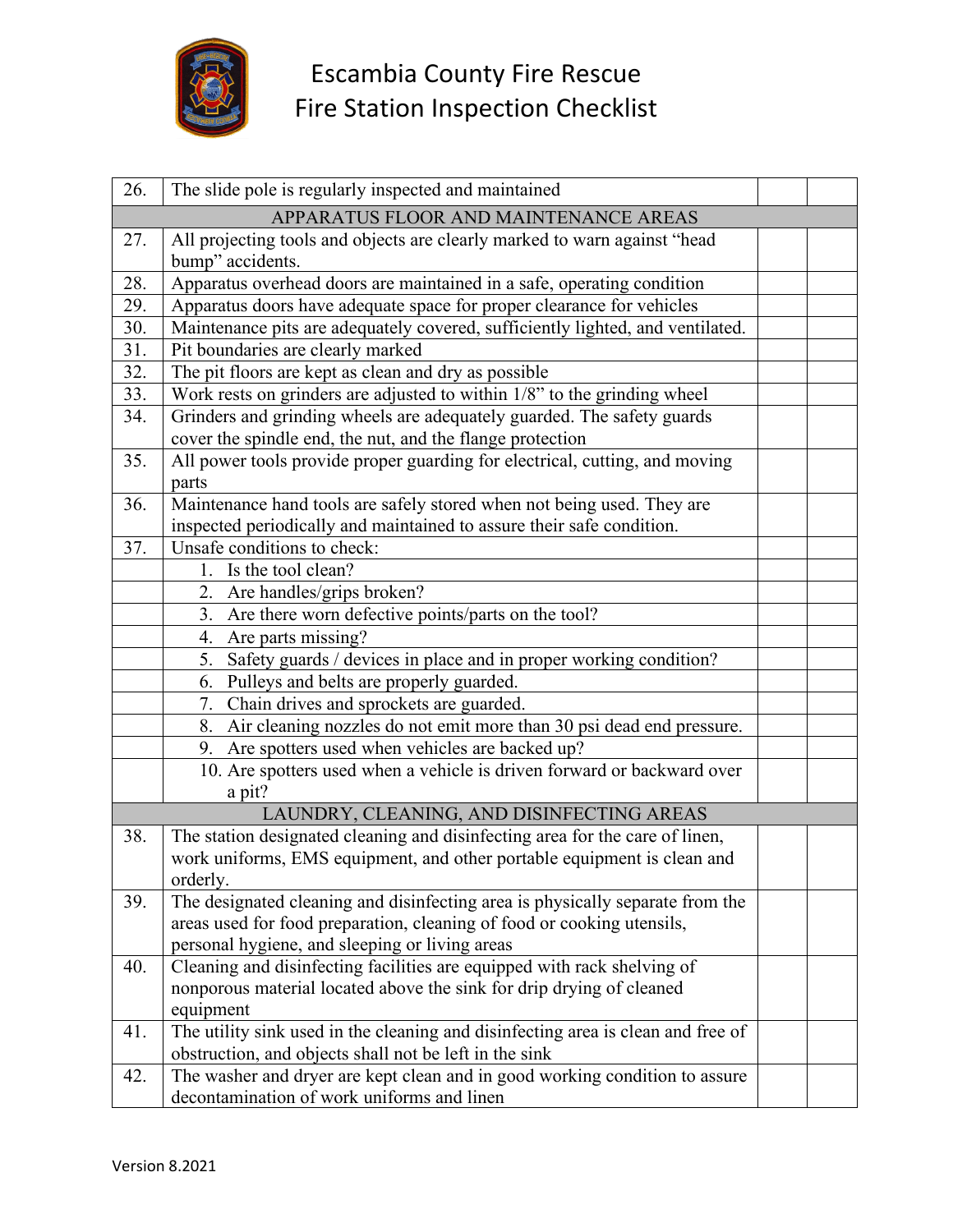

| 43. | At a minimum. a five-gallon biohazard waste container is maintained at each   |  |  |
|-----|-------------------------------------------------------------------------------|--|--|
|     | station. The container is emptied at least weekly                             |  |  |
|     | <b>BUILDING EXTERIOR AND GROUNDS</b>                                          |  |  |
| 44. | The exterior of the building is in good condition                             |  |  |
| 45. | There are no missing finishes or temporary repairs                            |  |  |
| 46. | Roof shingles are not missing, and all windows function                       |  |  |
| 47. | There is no accumulation of debris or trash next to the building or on the    |  |  |
|     | station grounds                                                               |  |  |
| 48. | All walkway surfaces, parking lots, and ramps are free of hazards and in      |  |  |
|     | good condition.                                                               |  |  |
| 49. | All exterior lighting work as designed                                        |  |  |
| 50. | All detached storage buildings are be kept in good condition and present no   |  |  |
|     | obvious hazards                                                               |  |  |
|     | DECONTAMINATION ROOMS                                                         |  |  |
| 51. | The decontamination room is clean and orderly and free of storage not         |  |  |
|     | related to the decontamination process                                        |  |  |
| 52. | The decontamination room has instructions clearly posted as to how to         |  |  |
|     | proceed through decontamination process                                       |  |  |
| 53. | There is an inventory on hand in the decontamination room, and the            |  |  |
|     | inventory is complete                                                         |  |  |
| 54. | The decontamination washer and dryer is clean and in working condition.       |  |  |
| 55. | There are instructions posted as to the use of the washer and dryer           |  |  |
|     | FIRE PREVENTION AND PROTECTION                                                |  |  |
| 56. | Portable fire extinguishers are maintained in a fully operable condition and  |  |  |
|     | kept in designated places when not in use, and inspected on a monthly basis.  |  |  |
| 57. | Fire extinguishers are of the proper size/type for the expected hazard        |  |  |
| 58. | Fire extinguishers have a durable tag securely attached to show the           |  |  |
|     | maintenance or recharge date. Also, the initials or signature of the person   |  |  |
|     | performing the inspection are on the tag                                      |  |  |
| 59. | If the station is equipped with a fire alarm system, the system is maintained |  |  |
|     | and tested by a qualified person to the requirements of NFPA 72               |  |  |
| 60. | If the station is equipped with a sprinkler system, the system is maintained  |  |  |
|     | and tested by a qualified person to the requirements of NFPA 25               |  |  |
| 61. | The minimum clearance of 18 in. is maintained below the sprinkler heads.      |  |  |
| 62. | Smoke detectors are inspected and tested quarterly                            |  |  |
| 63. | Carbon monoxide detectors are inspected and tested quarterly                  |  |  |
|     | <b>HAZARDOUS MATERIALS</b>                                                    |  |  |
| 64. | Cylinders of compressed gas are stored away from combustible materials, in    |  |  |
|     | an upright position, and properly secured to prevent cylinders from falling   |  |  |
|     | over                                                                          |  |  |
| 65. | Flammable and combustible materials are stored in tanks or closed             |  |  |
|     | containers per NFPA 30 and building code requirements. Flammable and          |  |  |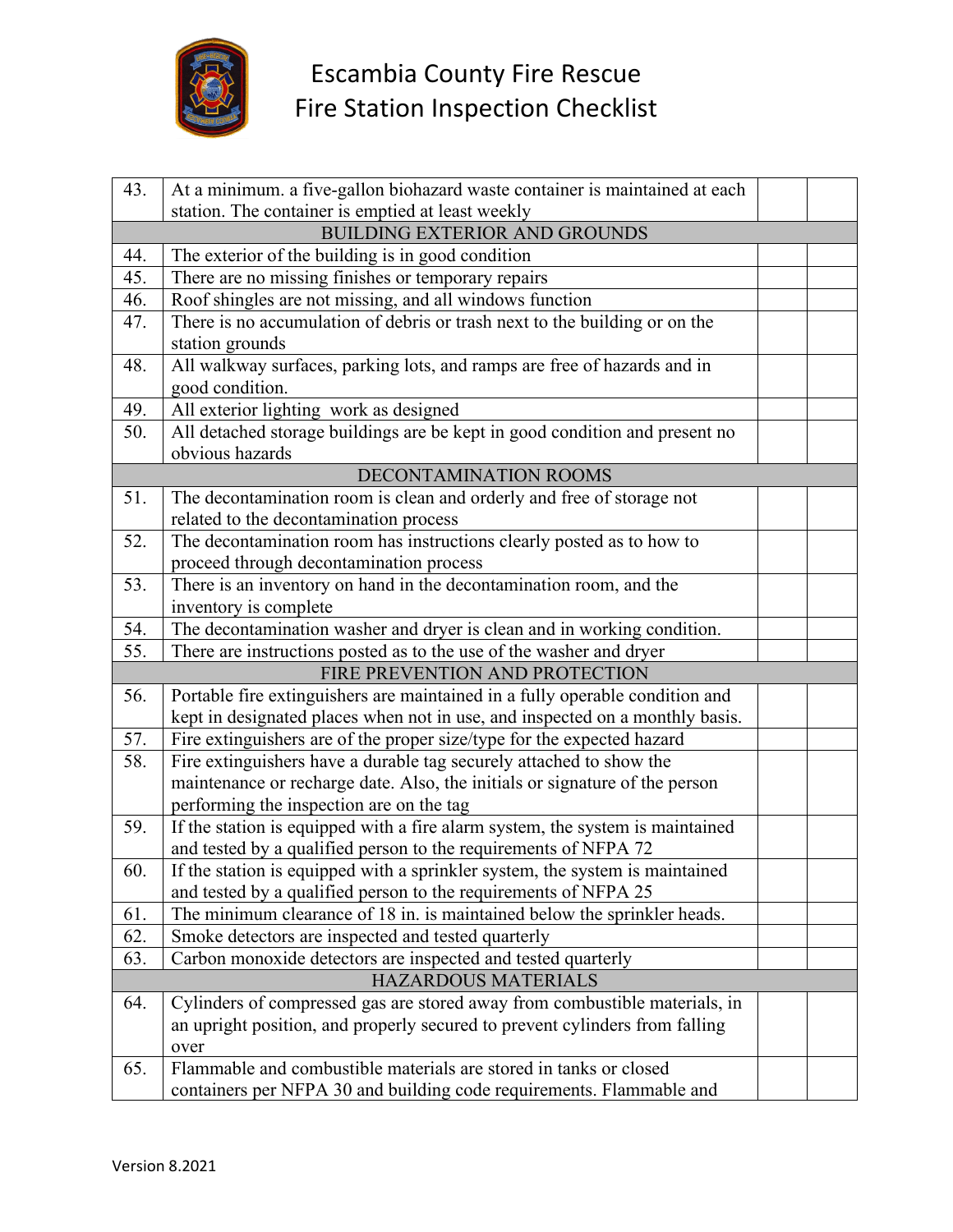

|              | combustible liquids in excess of 30 gallons are stored in an approved storage  |  |  |
|--------------|--------------------------------------------------------------------------------|--|--|
|              | locker. The containers are made of metal, or the containers are stored in a    |  |  |
|              | storage cabinet approved for flammable materials                               |  |  |
| 66.          | Safety containers have self-closing lids and are used for the storage of       |  |  |
|              | flammable liquids and soiled, oily rags                                        |  |  |
|              | ELECTRICAL WIRING, FIXTURES, AND CONTROLS                                      |  |  |
| 67.          | Electrical cords are strung so they do not hang on pipes, nails, hooks, etc.   |  |  |
| 68.          | Conduit is attached to all supports and tightly connected to junction and      |  |  |
|              | outlet boxes                                                                   |  |  |
| 69.          | All electrical cords are checked for fraying                                   |  |  |
| 70.          | All equipment is securely mounted to the surface on which it sits              |  |  |
| 71.          | Flexible cords and cables are not be used as a substitute for fixed wiring     |  |  |
| 72.          | All extension cords are properly grounded and approved                         |  |  |
| 73.          | All electrical tools, whether department owned or personal property, are       |  |  |
|              | properly protected for damaged power cords, plugs, worn switches, defective    |  |  |
|              | ground circuits, or other faults that might render them unsafe for use.        |  |  |
| 74.          | Electrical panel boxes and circuit breakers are marked to show their purpose.  |  |  |
| 75.          | Electrical switches, outlets, panel boxes, and junction boxes are properly     |  |  |
|              | covered.                                                                       |  |  |
| <b>OTHER</b> |                                                                                |  |  |
| 76.          | All physical fitness equipment is checked for safety issues.                   |  |  |
|              | Inspect all cables, pulleys, seats, hinges, handles, grips, and connectors     |  |  |
| 77.          | Physical fitness equipment inventory is available for use                      |  |  |
| 78.          | Check for the appropriate amount of space within the physical fitness area to  |  |  |
|              | safely utilize the equipment                                                   |  |  |
| 79.          | Portable heaters used in stations shall be placed out of travel routes, placed |  |  |
|              | away from combustibles, and if turned over, shall turn themselves off          |  |  |
| 80.          | Monthly station generator check-off completed                                  |  |  |
| 81.          | Stations housing an on-site SCBA air compressor have in place and utilize a    |  |  |
|              | log book that meets 29 CFR 1910.134, which include the log-in of the           |  |  |
|              | following information: date bottle was filled, hydrostatic test date,          |  |  |
|              | identification number, and the person filling the bottle                       |  |  |
| 82.          | Compressor and cascade records shall be clear and up to date. Air quality      |  |  |
|              | checks shall be posted in compressor room.                                     |  |  |
| 83.          | Fill station containment device shall be in good working order.                |  |  |
| 84.          | Any situation that warrants a concern shall be brought to the attention of the |  |  |
|              | department's safety officer                                                    |  |  |
| 85.          | Inspection by certified agency conducted for compressors rated at 60 gal and   |  |  |
|              | above                                                                          |  |  |
| 86.          | Inspection by certified agency conducted for hot water heaters with 120 gal    |  |  |
|              | and above.                                                                     |  |  |
| 87.          | Have problems been documented?                                                 |  |  |